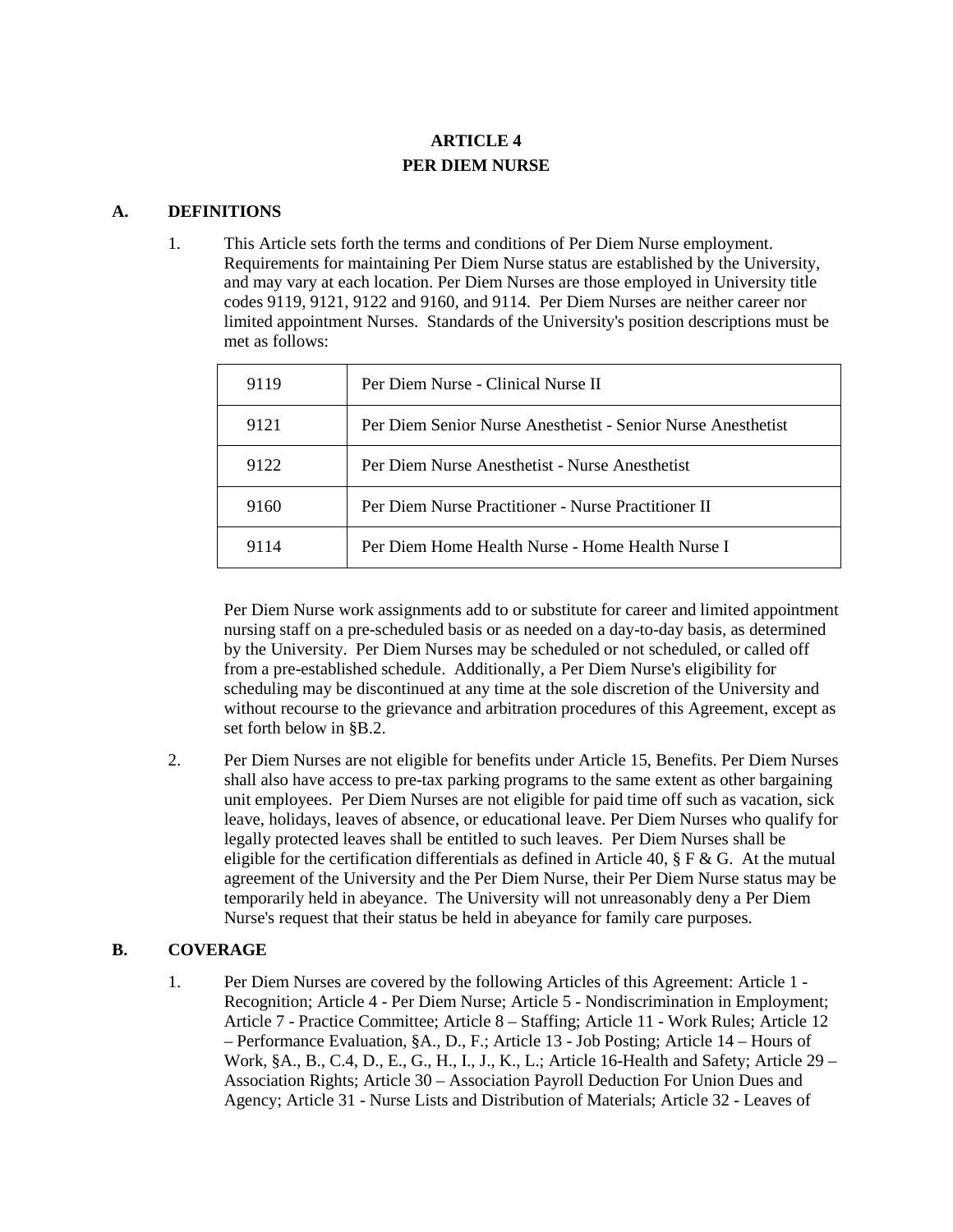Absence for Union Business; Article 33 - Management Rights; Article 34 – Indemnity; Article 35 - No Strikes; Article 36 – Severability; Article 37 – Waiver; Article 38 – Duration; Article 39 - Release Time for Bargaining; and the related portion of Article 40 – Compensation. Per Diem Nurses and Special Per Diem Nurses may use the grievance and arbitration procedures of this Agreement only with respect to alleged violations of those Articles by which they are covered.

# 2**. Special Per Diem Rights**

- a. Any Per Diem Nurse who (i) has worked 1000 hours (750 hours for Student Health Center Per Diem Nurses), exclusive of overtime hours, in the preceding 12-month period and (ii) complies with minimum scheduling requirements, shall have Special Per Diem Rights. Such Per Diem Nurse shall have access to Articles 26, 27, and 28 and shall not be subject to discipline or removal from scheduling without just cause.
- b. In addition to Special Per Diem Rights obtained in B.2.a. above, any Per Diem Nurse who (i) has worked 2,000 hours in the bargaining unit, exclusive of overtime hours, and five (5) years in the bargaining unit (ii) complies with minimum scheduling requirements, shall have Special Per Diem rights. Such Per Diem Nurses shall have access to Articles 26, 27, and 28 and shall not be subject to discipline or removal from scheduling without just cause.
	- 1) In addition to Special Per Diem Rights obtained in B.2.a. above, a career Nurse who moves from career to per diem status in their current unit, will have all time worked in that position credited toward completion of the requirements of B.2.b.
	- 2) In addition to Special Per Diem Rights obtained in B.2.a. above, a career Nurse who moves from career to per diem status to a new unit, and meets the requirements of B.2.b., must work a minimum of twelve (12) months in the new unit before attaining Special Per Diem rights.

# **C. REPORTING**

- 1. **Requirements –** The campus/Laboratory shall notify the Per Diem Nurse of the unavailability of work in advance of their scheduled report time by telephoning the Per Diem Nurse at the Per Diem Nurse's last known telephone number. It shall be the responsibility of the Per Diem Nurse to inform the University of any change of telephone number.
- 2. **Reporting Pay/Work** A Per Diem Nurse who reports for work as scheduled without receiving prior notice that their assignment is not available, shall perform any nursing work to which they/he may be alternately assigned by the University, for the duration of the assignment. If no alternate work is available, the Per Diem Nurse shall be paid two (2) hours pay in lieu of work. In the event that the University has made reasonable attempts to notify the Per Diem Nurse of the unavailability of work, or where the Per Diem Nurse has not called in to verify the availability of work when required to do so, work or pay need not be provided.